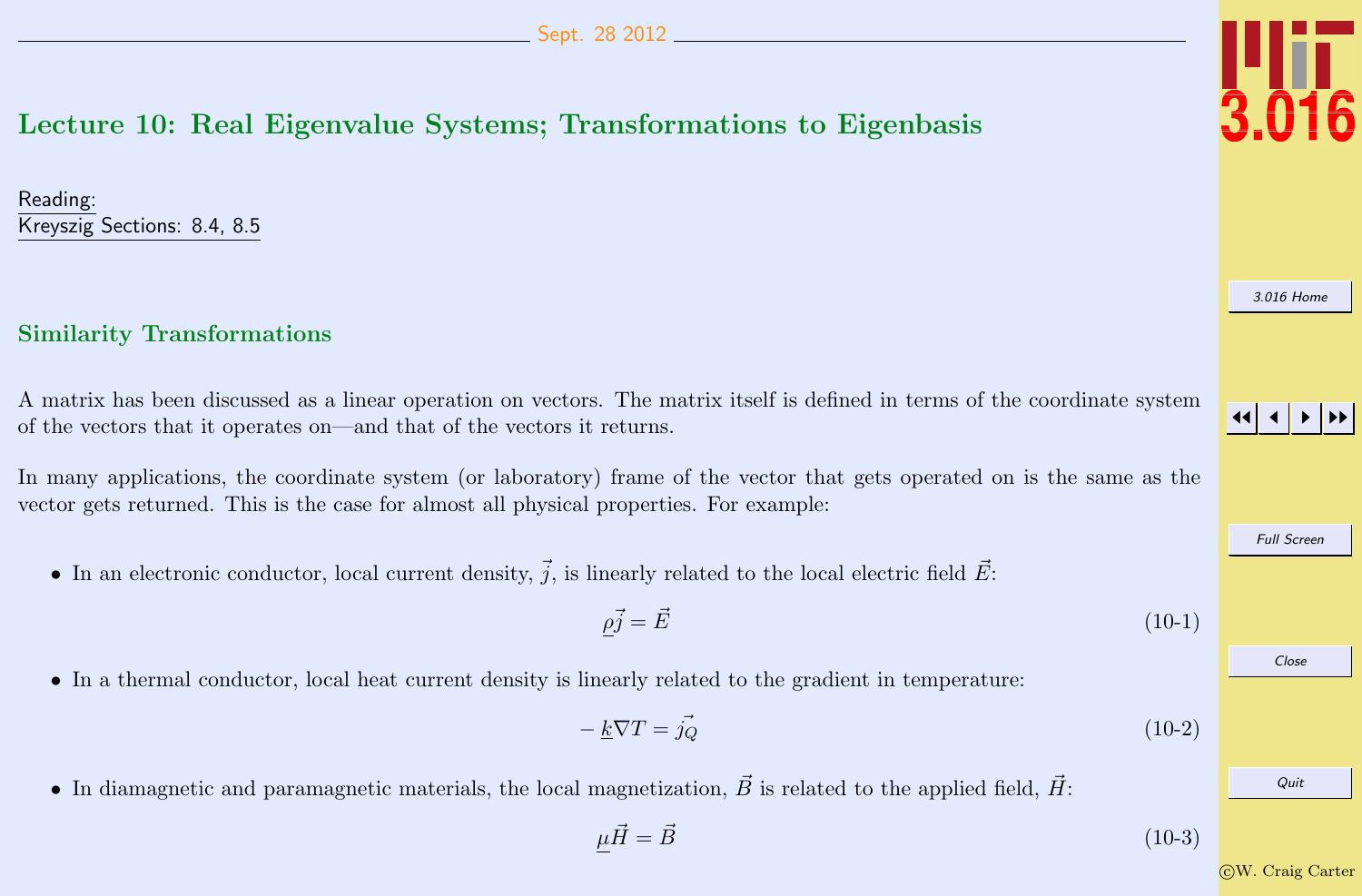<span id="page-1-0"></span>• In dielectric materials, the local total polarization,  $\vec{D}$ , is related to the applied electric field:

$$
\underline{\kappa}\vec{E} = \vec{D} = \kappa_o \vec{E} + \vec{P} \tag{10-4}
$$

When  $\vec{x}$  and  $\vec{y}$  are vectors representing a physical quantity in Cartesian space (such as force  $\vec{F}$ , electric field  $\vec{E}$ , orientation of a plane  $\hat{n}$ , current  $\vec{j}$ , etc.) they represent something *physical*. They don't change if we decide to use a different space in which to represent them (such as, exchanging x for y, y for z, z for x; or, if we decide to represent length in nanometers instead of inches, or if we simply decide to rotate the system that describes the vectors. The representation of the vectors themselves may change, but they stand for the same thing.

One interpretation of the operation  $\Delta \vec{x}$  has been described as geometric transformation on the vector  $\vec{x}$ . For the case of orthogonal matrices  $A_{orth}$ , geometrical transformations take the forms of rotation, reflection, and/or inversion.

Suppose we have some physical relation between two physical vectors in some coordinate system, for instance, the general form of Ohm's law is:

$$
\vec{j} = \underline{\chi}\vec{E}
$$
\n
$$
\begin{pmatrix}\n\dot{j}_x \\
\dot{j}_y \\
\dot{j}_z\n\end{pmatrix} = \begin{pmatrix}\n\chi_{xx} & \chi_{xy} & \chi_{xz} \\
\chi_{xy} & \chi_{yy} & \chi_{yz} \\
\chi_{xz} & \chi_{yz} & \chi_{zz}\n\end{pmatrix} \begin{pmatrix} E_x \\
E_y \\
E_z\n\end{pmatrix}
$$
\n(10-5)

The matrix (it is better to call it a rank-2 tensor)  $\chi$  is a physical quantity relating the amount of current that flows (in a direction) proportional to the applied electric field (perhaps in a different direction).  $\chi$  is the "conductivity tensor" for a particular material.

The physical law in Eq. 10-5 can be expressed as an inverse relationship:

$$
\vec{E} = \rho \vec{j}
$$
\n
$$
\begin{pmatrix}\nE_x \\
E_y \\
E_z\n\end{pmatrix} = \begin{pmatrix}\n\rho_{xx} & \rho_{xy} & \rho_{xz} \\
\rho_{xy} & \rho_{yy} & \rho_{yz} \\
\rho_{xz} & \rho_{yz} & \rho_{zz}\n\end{pmatrix} \begin{pmatrix}\nj_x \\
j_y \\
j_z\n\end{pmatrix}
$$
\n(10-6)

where the resistivity tensor  $\rho = \chi^{-1}$ .

c W. Craig Carter

Quit



[3.016 Home](http://pruffle.mit.edu/3.016-2012/)

JJ J I II

Full Screen

Close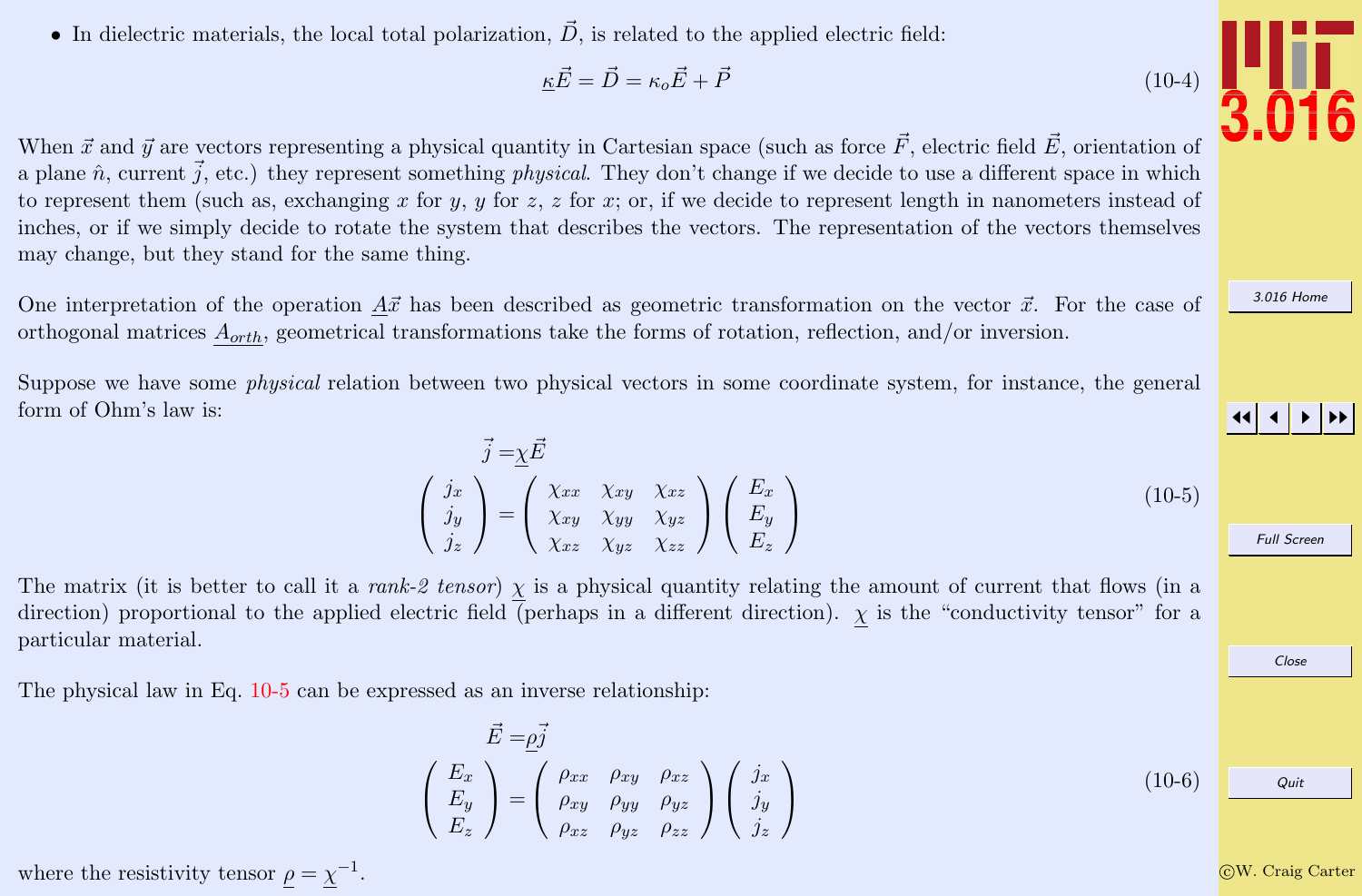What happens if we decide to use a new coordinate system (i.e., one that is rotated, reflected, or inverted) to describe the relationship expressed by Ohm's law?

The two vectors must transform from the "old" to the "new" coordinates by:

$$
\begin{aligned}\n\frac{A_{orth}^{old \to new} E^{\vec{o}ld}}{A_{orth}^{new \to old}} E^{\vec{n}ew} &= E^{\vec{n}ew} & \frac{A_{orth}^{old \to new} j^{\vec{o}ld}}{A_{orth}^{new \to old}} j^{\vec{n}ew} = j^{\vec{o}ld} \\
\frac{A_{orth}^{new \to old}}{A_{orth}^{new}} E^{\vec{n}ew} &= E^{\vec{o}ld} & \frac{A_{orth}^{new \to old}}{A_{orth}} j^{\vec{n}ew} = j^{\vec{o}ld}\n\end{aligned} \tag{10-7}
$$

Where is simple proof will show that:

$$
\frac{A_{orth}^{old \to new} = A_{orth}^{new \to old^{-1}}}{A_{orth}^{new \to old}} = \frac{A_{orth}^{old \to new^{-1}}}{A_{orth}^{new \to old}} = \frac{A_{orth}^{old \to new^{-1}}}{A_{orth}^{new \to old}} \tag{10-8}
$$
\n
$$
\frac{A_{orth}^{new \to old}}{A_{orth}^{new \to old}} = \frac{A_{orth}^{old \to new^{T}}}{A_{orth}}
$$

where the last two relations follow from the special properties of orthogonal matrices.

How does the physical law expressed by Eq. [10-5](#page-1-0) change in a new coordinate system?

in old coordinate system: 
$$
j^{\vec{old}} = \chi^{old} \vec{E^{old}}
$$
  
in new coordinate system:  $j^{\vec{new}} = \chi^{new} \vec{E^{new}}$  (10-9)

To find the relationship between  $\chi^{old}$  and  $\chi^{new}$ : For the first equation in 10-9, using the transformations in Eqs. 10-7:

$$
\underline{A_{orth}^{new \to old}}j^{\vec{new}} = \underline{\chi^{old}} \underline{A_{orth}^{new \to old}} E^{\vec{n}ew} \tag{10-10}
$$

and for the second equation in 10-9:

$$
\underline{A_{orth}^{old \to new}} j^{\vec{old}} = \underline{\chi^{new}} \underline{A_{orth}^{old \to new}} \vec{E^{old}}
$$
\n
$$
(10-11)
$$



Quit



[3.016 Home](http://pruffle.mit.edu/3.016-2012/)

JJ J I II

Full Screen

Close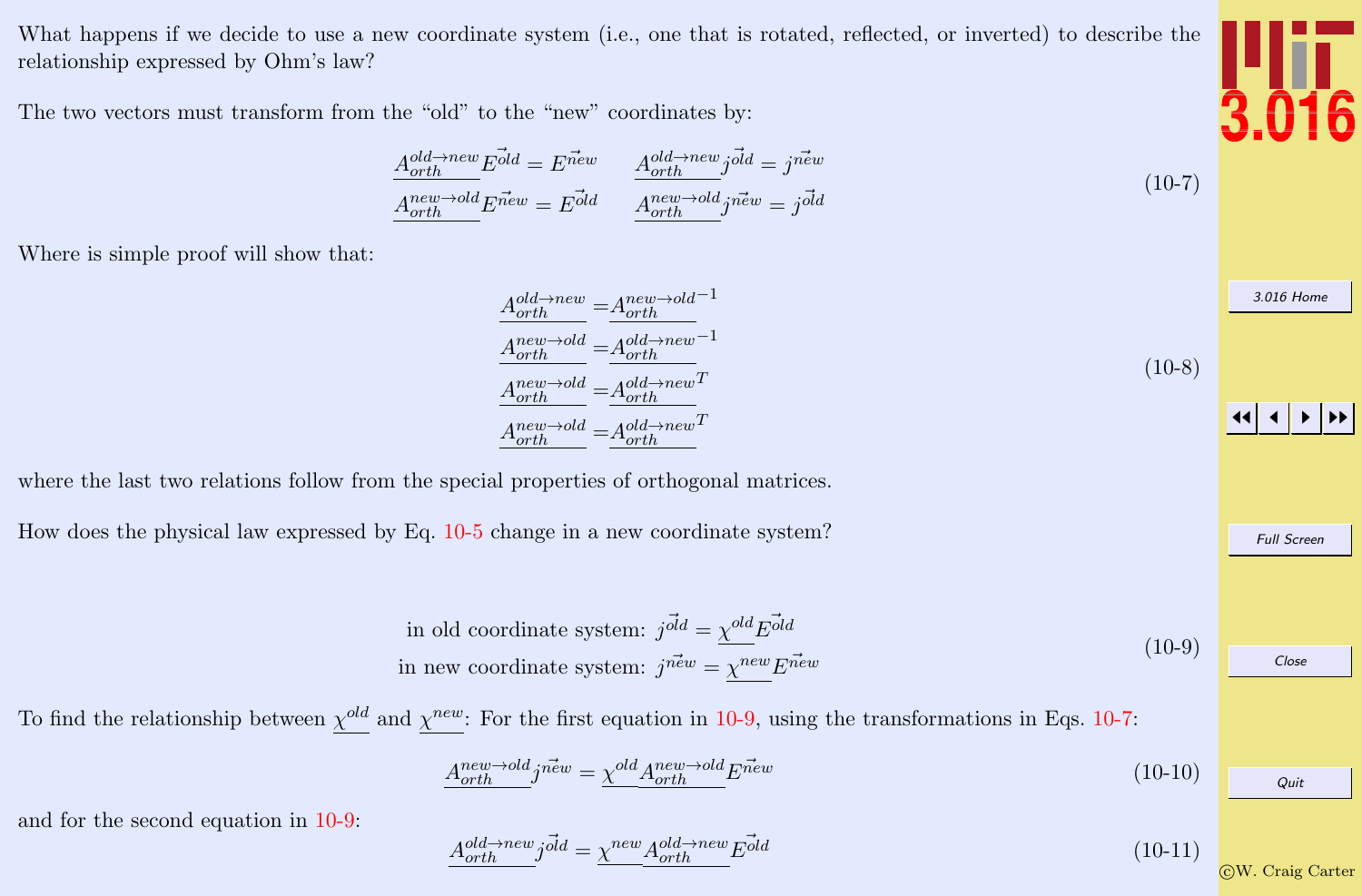<span id="page-3-0"></span>Left-multiplying by the inverse orthogonal transformations:

$$
\frac{A_{orth}^{old \to new} A_{orth}^{new \to old} j^{\eta \to w}}{A_{orth}^{new \to old} A_{orth}^{old \to new} j^{\eta \to d}} = \frac{A_{orth}^{old \to new} \chi^{old} A_{orth}^{new \to old} E^{\eta \to w}}{A_{orth}^{new \to old} A_{orth}^{old \to new} E^{\eta \to d}}
$$
(10-12)

Because the transformation matrices are inverses, the following relationship between similar matrices in the old and new coordinate systems is:

$$
\frac{\chi^{old}}{\chi^{new}} = \frac{A_{orth}^{old \to new} \chi^{new} A_{orth}^{new \to old}}{\chi^{new}} \frac{A_{orth}^{new \to old}}{A_{orth}^{old \to new}} \tag{10-13}
$$

The  $\chi^{old}$  is said to be *similar* to  $\chi^{new}$  and the double multiplication operation in Eq. 10-13 is called a *similarity transformation*.

#### Stresses and Strains

Stresses and strains are rank-2 tensors that characterize the mechanical state of a material.

A spring is an example of a one-dimensional material—it resists or exerts force in one direction only. A volume of material can exert forces in all three directions simultaneously—and the forces need not be the same in all directions. A volume of material can also be "squeezed" in many different ways: it can be squeezed along any one of the axis or it can be subjected to squeezing (*or smeared*) around any of the  $axes<sup>3</sup>$ 

All the ways that a force can be applied to small element of material are now described. A force divided by an area is a stress—think of it the area density of force.

$$
\sigma_{ij} = \frac{F_i}{A_j} \qquad \text{(i.e., } \sigma_{xz} = \frac{F_x}{A_z} = \sigma_{xz} = \frac{\vec{F} \cdot \hat{i}}{\vec{A} \cdot \hat{k}} \tag{10-14}
$$

 $A_i$  is a plane with its normal in the  $\hat{j}$ -direction (or the projection of the area of a plane  $\vec{A}$  in the direction parallel to  $\hat{j}$ )



[3.016 Home](http://pruffle.mit.edu/3.016-2012/)

JJ J I II

Full Screen

Close

Quit

c W. Craig Carter

<sup>&</sup>lt;sup>3</sup>Consider a blob of modeling clay—you can deform it by placing between your thumbs and one opposed finger; you can deform it by simultaneously squeezing with two sets of opposable digits; you can "smear" it by pushing and pulling in opposite directions. These are examples of uniaxial, biaxial, and shear stress.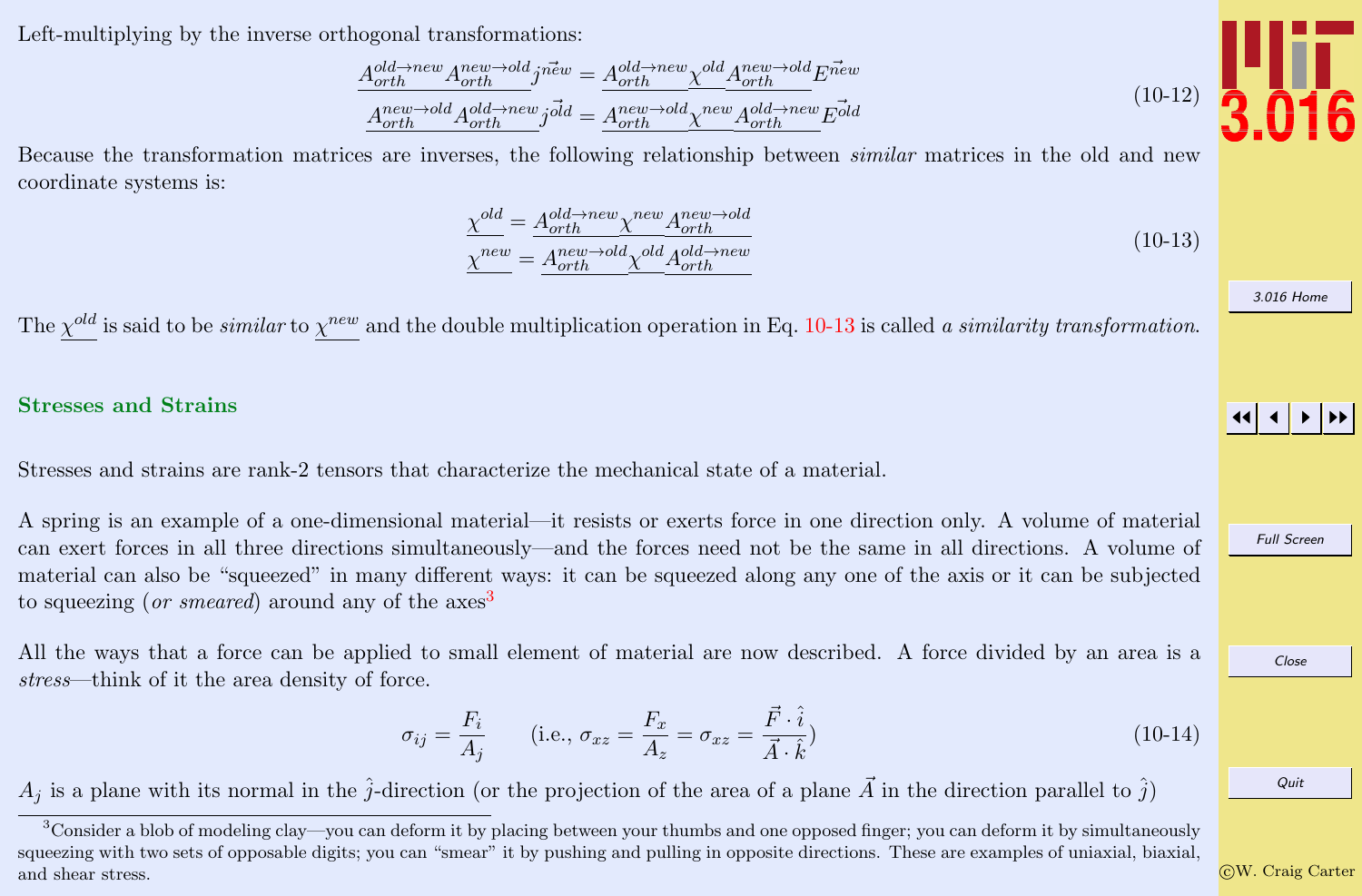<span id="page-4-0"></span>

$$
\sigma_{ij} = \begin{bmatrix} \sigma_{xx} & \sigma_{xy} & \sigma_{xz} \\ \sigma_{yx} & \sigma_{yy} & \sigma_{yz} \\ \sigma_{zx} & \sigma_{zy} & \sigma_{zz} \end{bmatrix}
$$
 (10-15)

There is one special and very simple case of elastic stress, and that is called the hydrostatic stress. It is the case of pure pressure and there are no shear (off-diagonal) stresses (i.e., all  $\sigma_{ij} = 0$  for  $i \neq j$ , and  $\sigma_{11} = \sigma_{22} = \sigma_{33}$ ). An equilibrium system composed of a body in a fluid environment is always in hydrostatic stress:

$$
\sigma_{ij} = \begin{bmatrix} -P & 0 & 0 \\ 0 & -P & 0 \\ 0 & 0 & -P \end{bmatrix}
$$
 (10-16)

where the pure hydrostatic pressure is given by P.

Strain is also a rank-2 tensor and it is a physical measure of a how much a material changes its shape.<sup>4</sup>

Quit c W. Craig Carter

Full Screen

Close

<sup>&</sup>lt;sup>4</sup>It is unfortunate that the words of these two related physical quantities, stress and strain, sound so similar. Strain measures the change in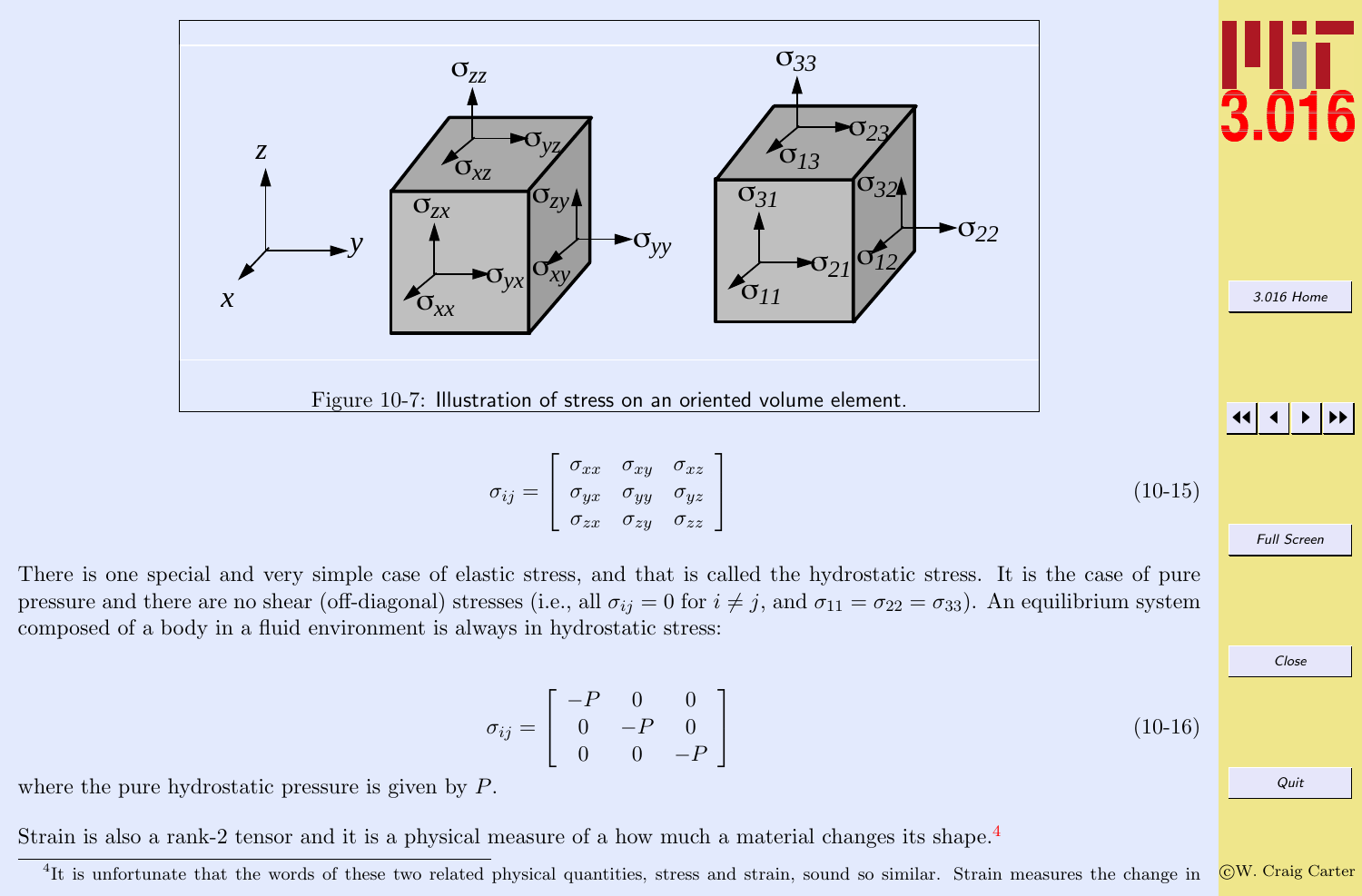<span id="page-5-0"></span>Why should strain be a rank-2 tensor?



Or, using the same idea as that for stress:

$$
\epsilon_{ij} = \frac{\Delta L_i}{L_j} \qquad \text{(i.e., } \epsilon_{xz} = \frac{\Delta L_x}{L_z} = \epsilon_{xz} = \frac{\Delta L \cdot \hat{i}}{\vec{L} \cdot \hat{k}} \tag{10-17}
$$

geometry of a body and stress measures the forces that squeeze or pull on a body. Stress is the press; Strain is the gain.

c W. Craig Carter

[3.016 Home](http://pruffle.mit.edu/3.016-2012/)

JJ J I II

Full Screen

Close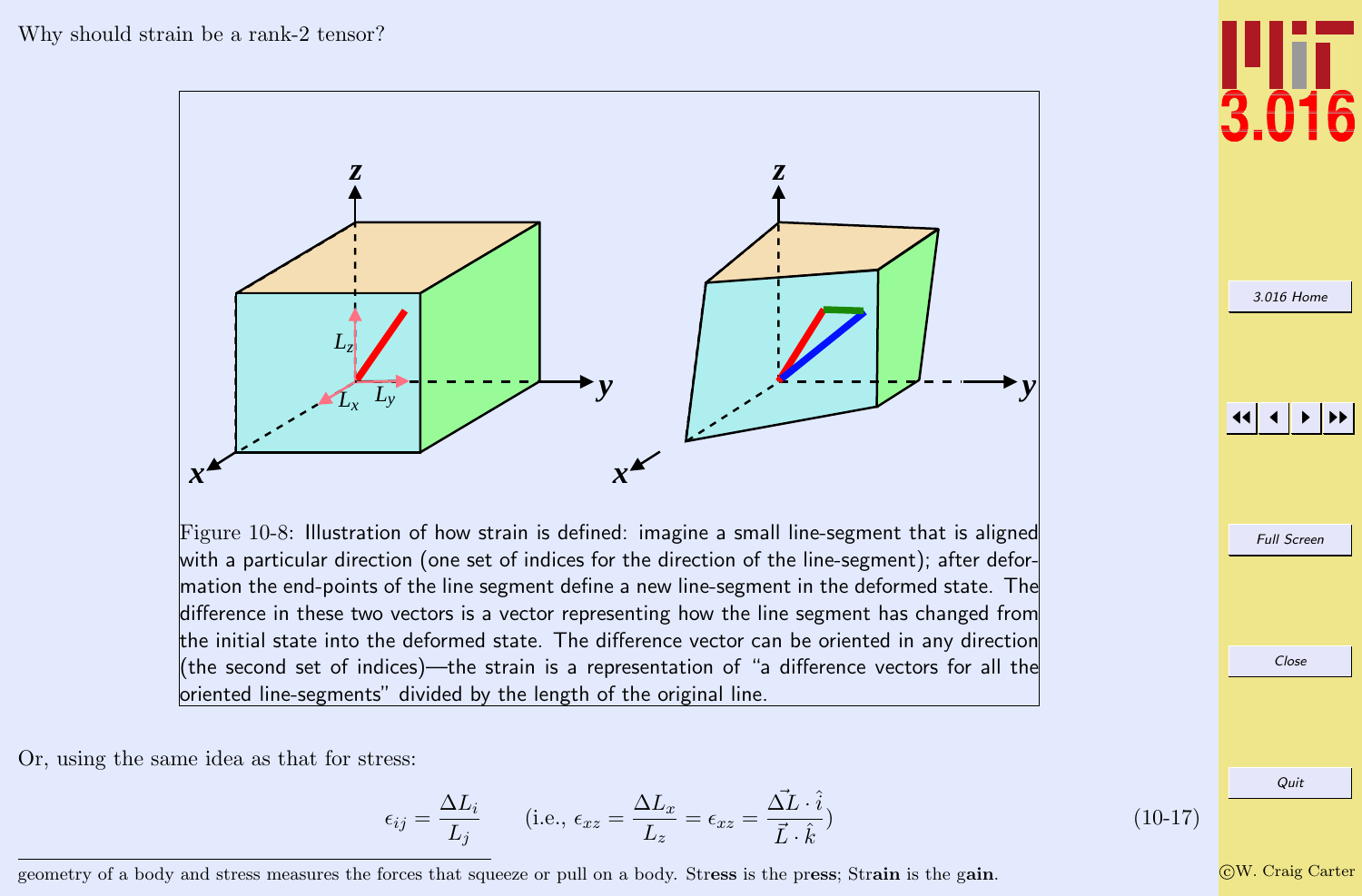<span id="page-6-0"></span>If a body that is being stressed hydro-statically is isotropic, then its response is pure dilation (in other words, it expands or shrinks uniformly and without shear):

$$
\epsilon_{ij} = \begin{bmatrix} \Delta/3 & 0 & 0 \\ 0 & \Delta/3 & 0 \\ 0 & 0 & \Delta/3 \end{bmatrix} \tag{10-18}
$$

$$
\Delta = \frac{dV}{V} \tag{10-19}
$$

So, for the case of hydrostatic stress, the work term has a particularly simple form:

$$
V \sum_{i=1}^{3} \sum_{j=1}^{3} \sigma_{ij} d\epsilon_{ij} = -PdV
$$
\n
$$
V \sigma_{ij} d\epsilon_{ij} = -PdV
$$
\n(10-20)

\n(10-20)

This expression is the same as the rate of work performed on a compressible fluid, such as an ideal gas.

#### EigenStrains and EigenStresses

For any strain matrix, there is a choice of an coordinate system where line-segments that lie along the coordinate axes always deform parallel to themselves (i.e., they only stretch or shrink, they do not twist).

For any stress matrix, there is a choice of an coordinate system where all shear stresses (the off-diagonal terms) vanish and the matrix is diagonal.

These coordinate systems define the eigenstrain and eigenstress. The matrix transformation that takes a coordinate system into its eigenstate is of great interest because it simplifies the mathematical representation of the physical system.

c W. Craig Carter

Quit



[3.016 Home](http://pruffle.mit.edu/3.016-2012/)

Full Screen

Close

 $\blacktriangleright$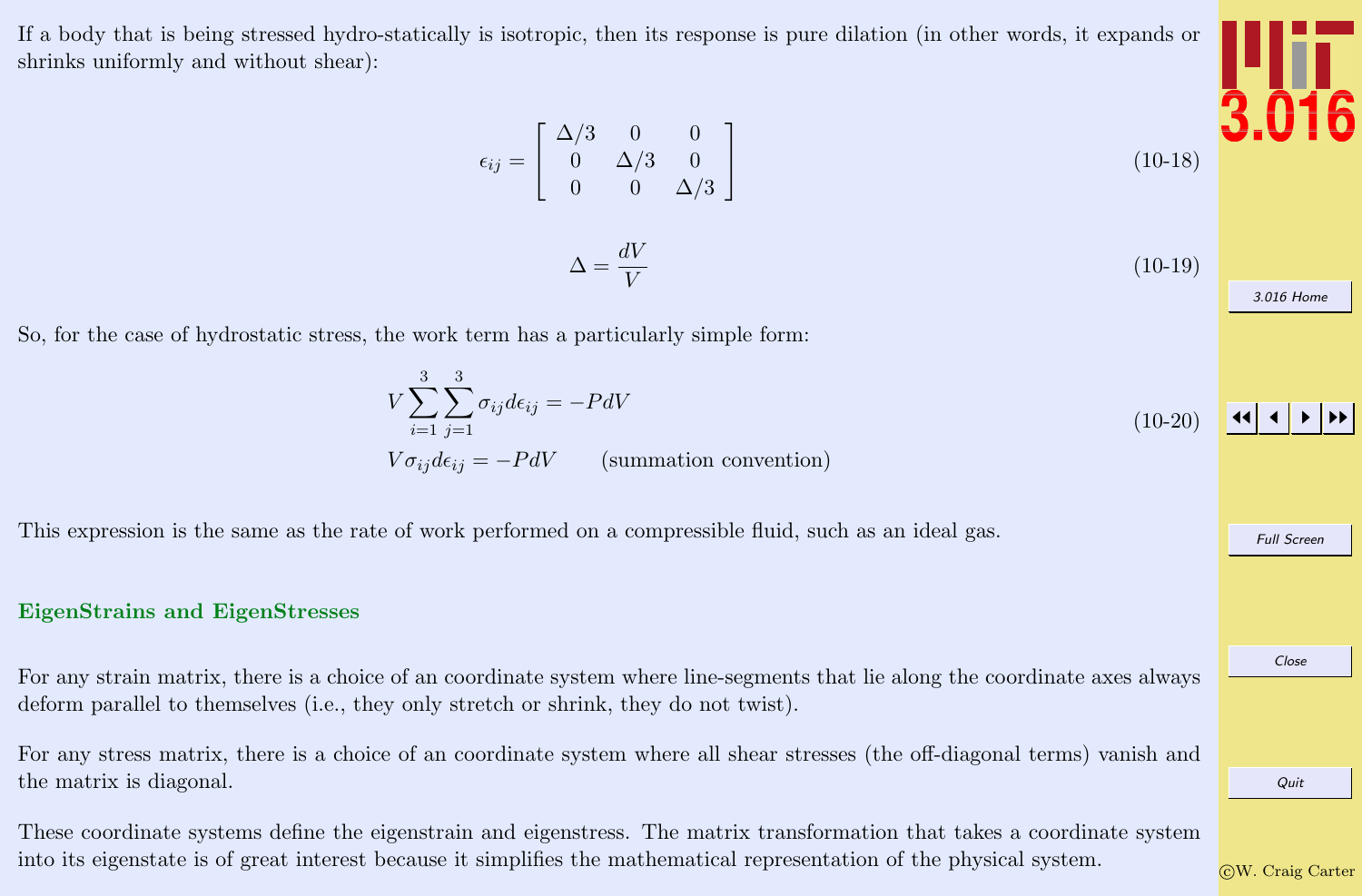<span id="page-7-0"></span>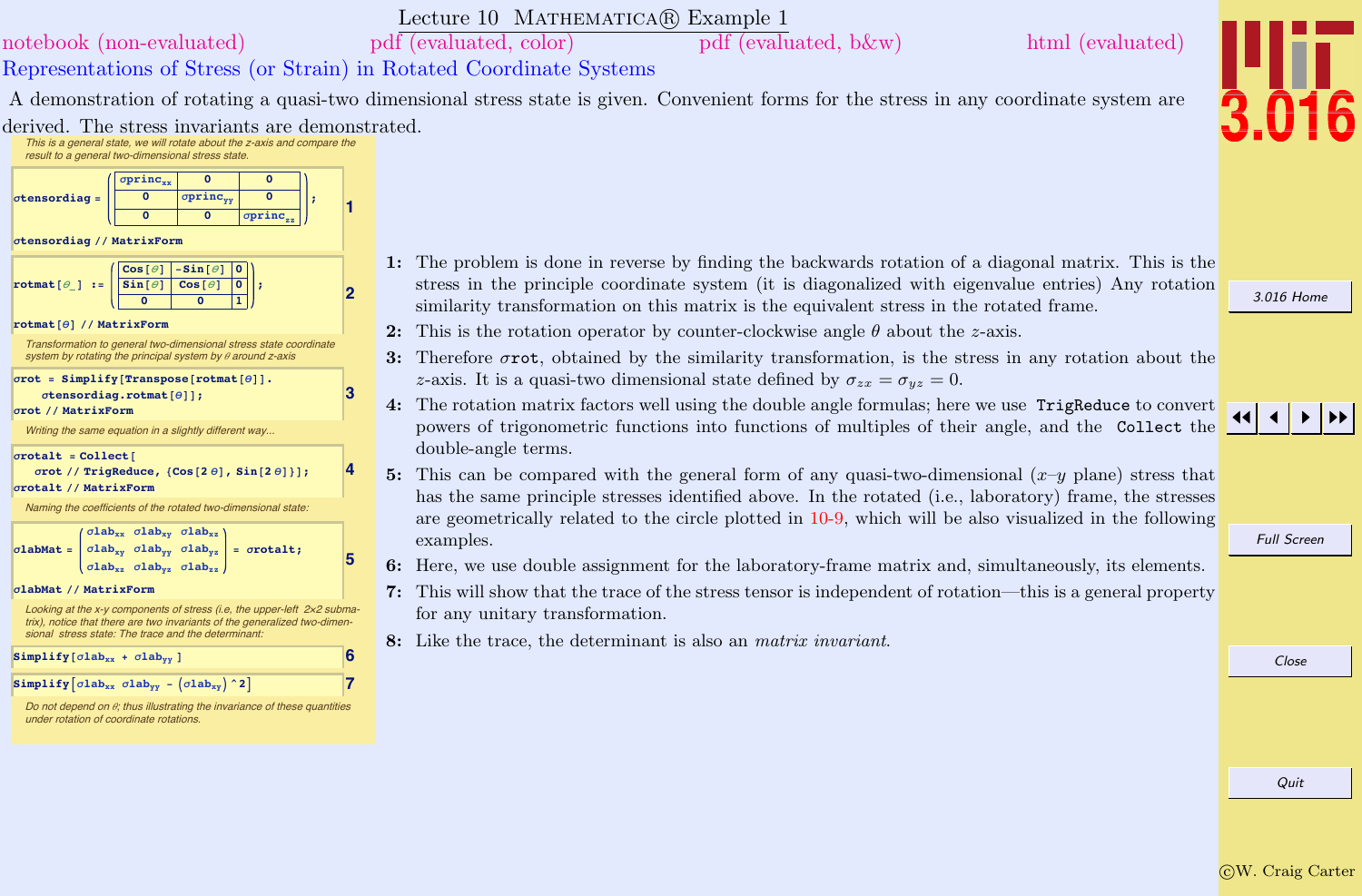<span id="page-8-0"></span>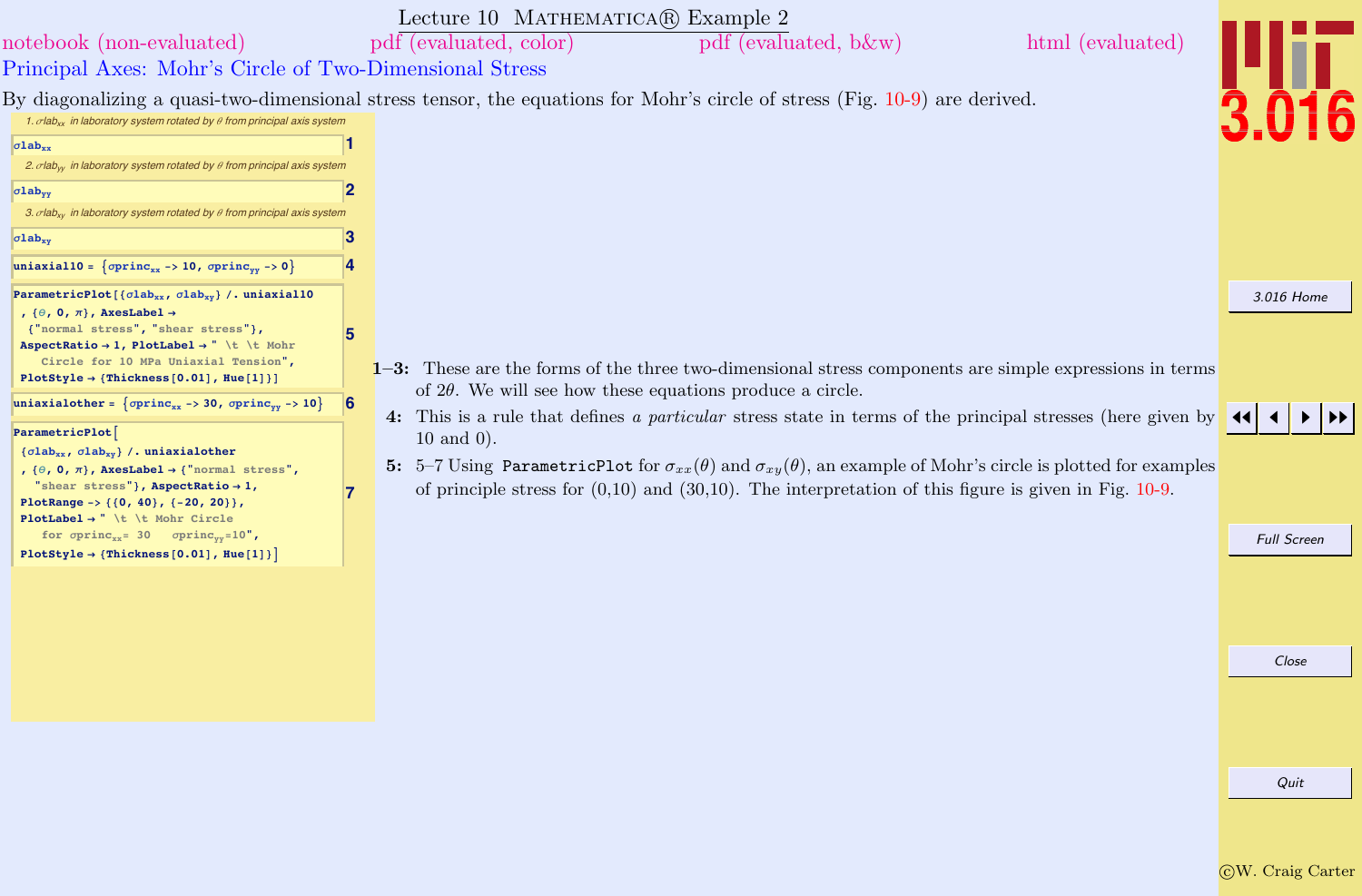<span id="page-9-0"></span>

Figure 10-9: Mohr's circle of stress is a way of graphically representing the two-dimensional stresses of identical stress states, but in rotated laboratory frames.

The center of the circle is displaced from the origin by a distance equal to the average of the principal stresses (or average of the eigenvalues of the stress tensor).

The maximum and minimum stresses are the eigenvalues—and they define the diameter in the principal  $\theta = 0$  frame.

Any other point on the circle gives the stress tensor in a frame rotated by  $2\theta$  from the principal axis using the construction illustrated by the blue lines (and equations).

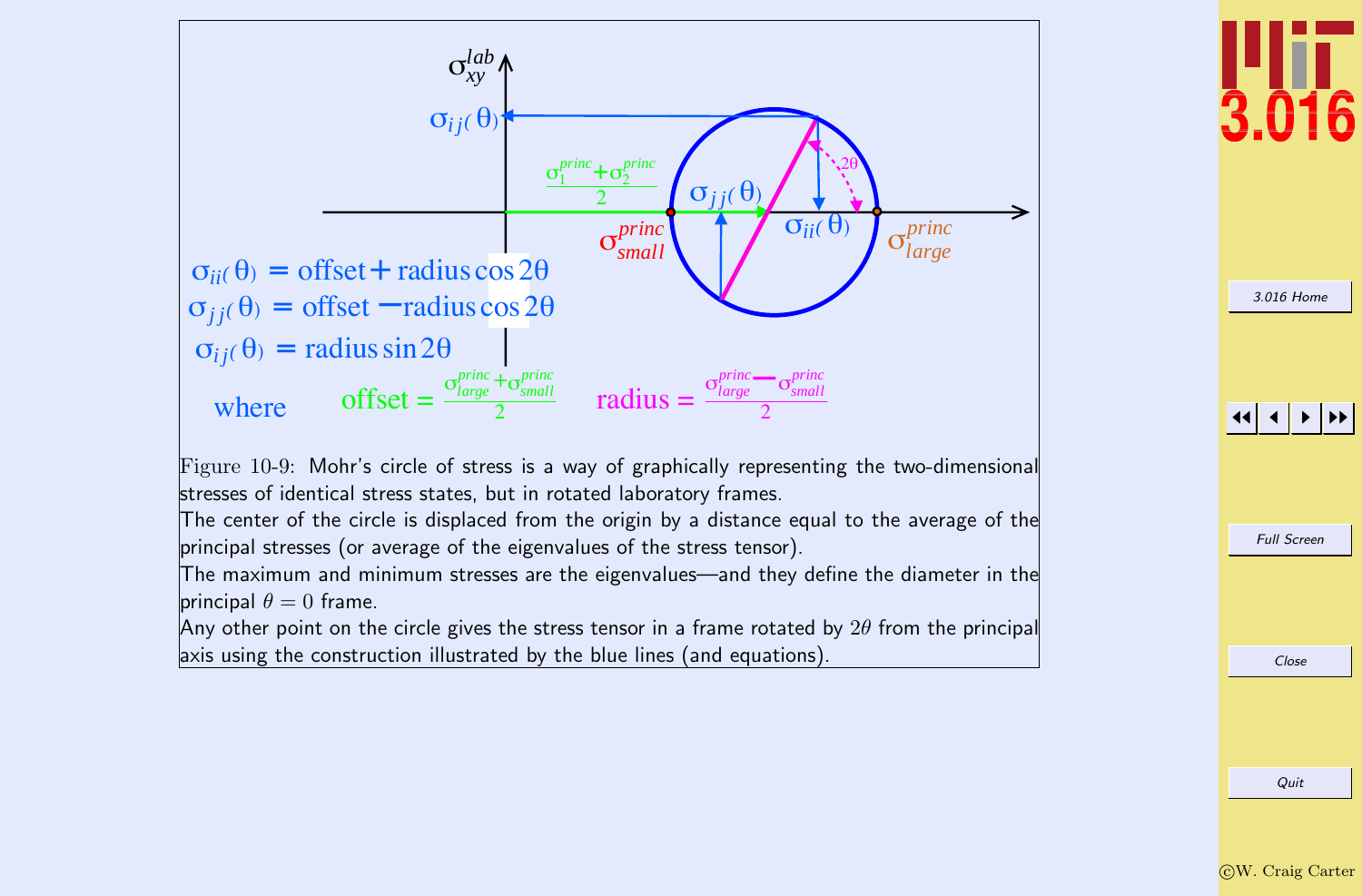<span id="page-10-0"></span>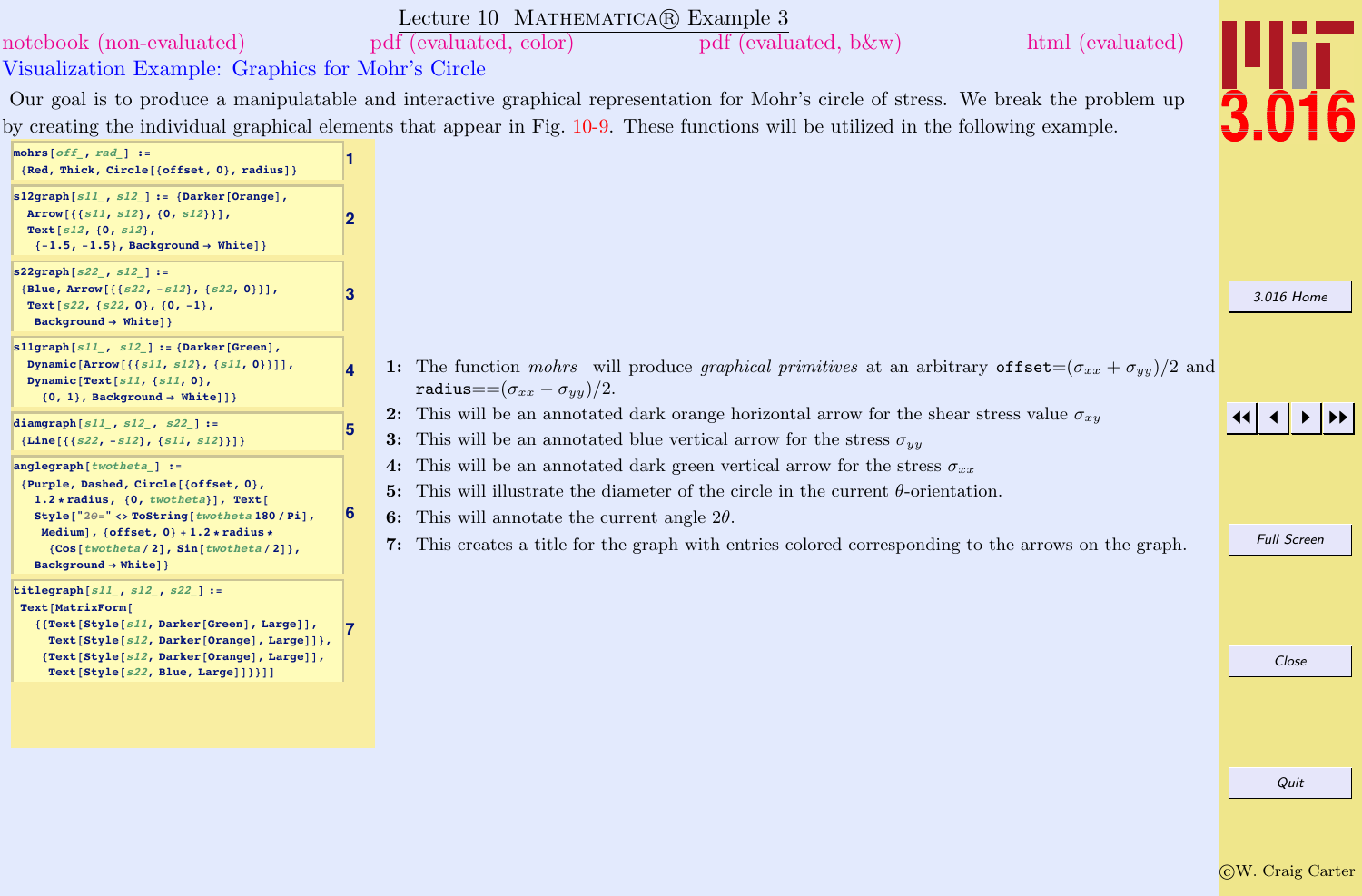#### Lecture 10 MATHEMATICA(R) Example 4

<span id="page-11-0"></span>Interactive Graphics Demonstration for Mohr's Circle [notebook \(non-evaluated\)](http://pruffle.mit.edu/3.016-2012/Notebooks/L10/Lecture-10.nb) [pdf \(evaluated, color\)](http://pruffle.mit.edu/3.016-2012/pdf/L10/Lecture-10-4-COL.pdf) [pdf \(evaluated, b&w\)](http://pruffle.mit.edu/3.016-2012/pdf/L10/Lecture-10-4-BW.pdf) [html \(evaluated\)](http://pruffle.mit.edu/3.016-2012/html/Lecture-10/HTMLLinks/index_4.html)

We create graphics in which we can use the mouse to drag elements that dynamically update the visualization. In this case, we create a handle that will allow visualization of two-dimensional stress in an arbitrary rotation. The dynamic graphics are enclosed within Manipulate so that the original stress state can be set by the user.



#### c W. Craig Carter

Quit

[3.016 Home](http://pruffle.mit.edu/3.016-2012/)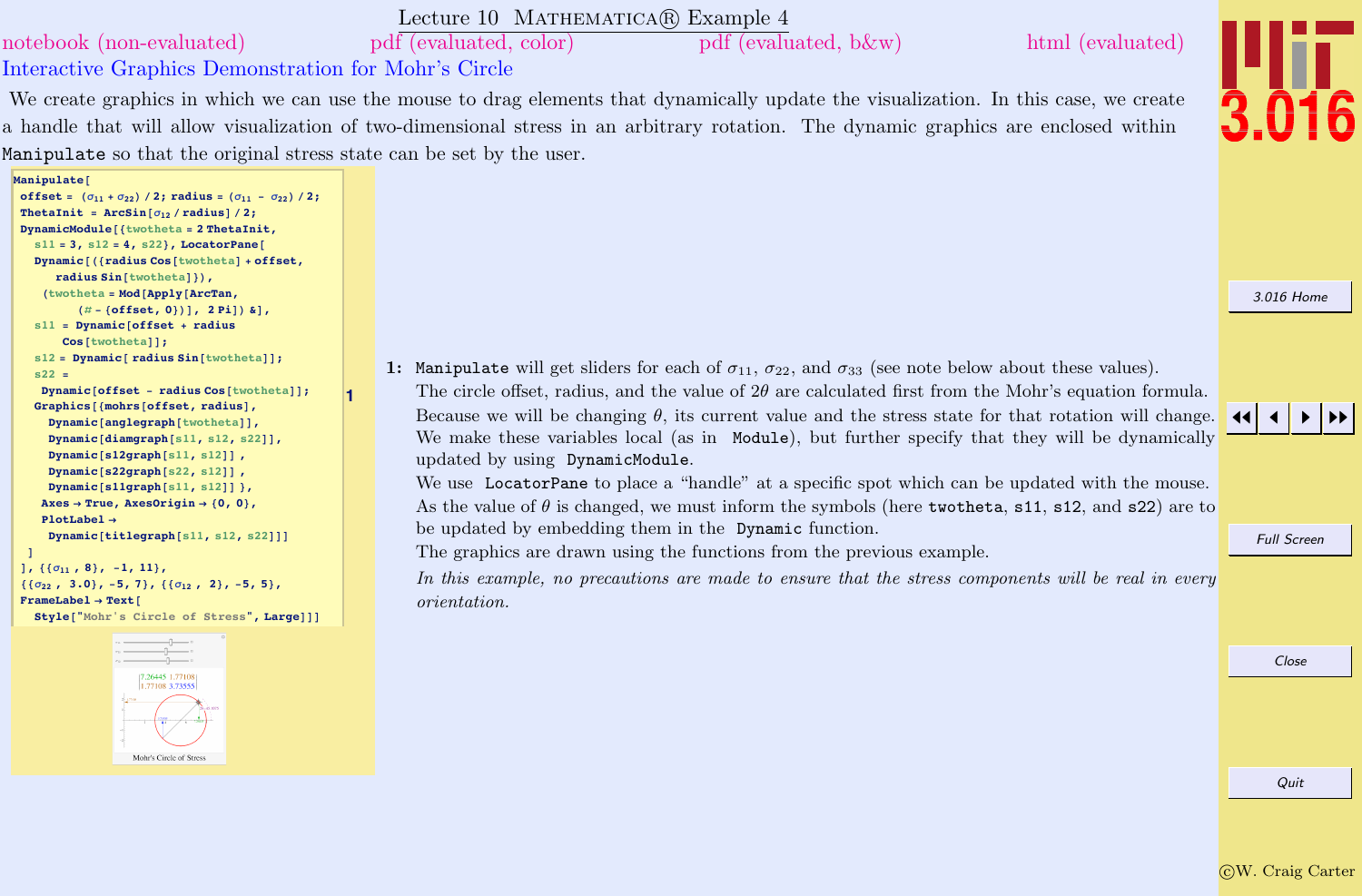# <span id="page-12-0"></span>Quadratic Forms

# The example above, where a matrix (rank-2 tensor) represents a material property, can be understood with a useful geometrical interpretation.

For the case of the conductivity tensor  $\underline{\sigma}$ , the dot product  $\vec{E} \cdot \vec{j}$  is a scalar related to the local energy dissipation:

$$
e = \vec{E}^T \underline{\sigma} \vec{E} \tag{10-21}
$$

The term on the right-hand-side is called a quadratic form, as it can be written as:

$$
e = \sigma_{11}x_1^2 + \sigma_{12}x_1x_2 + \sigma_{13}x_1x_3 +
$$
  
\n
$$
\sigma_{21}x_1x_2 + \sigma_{22}x_2^2 + \sigma_{23}x_2x_3 +
$$
  
\n
$$
\sigma_{31}x_1x_3 + \sigma_{32}x_2x_3 + \sigma_{33}x_3^2
$$
\n(10-22)

JJ J I II

Full Screen

Close

[3.016 Home](http://pruffle.mit.edu/3.016-2012/)

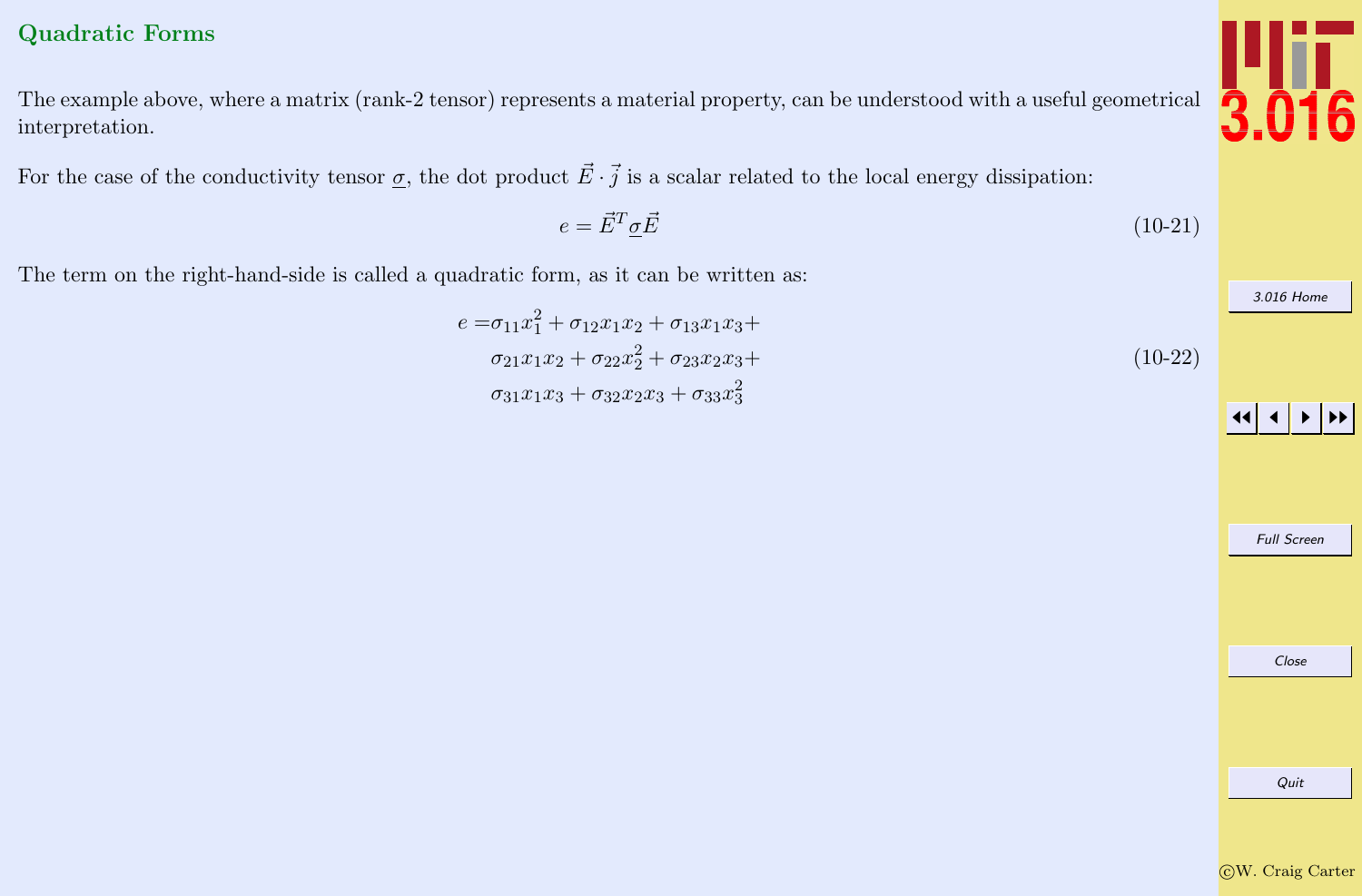## Important Point

Quadratic forms appear as an expression for energy in the analyses of stability in many physical systems.

The necessary conditions for a minimum of energy is that for all the systems independent variables,  $\vec{x} = (x_1, x_2, \dots, x_i, \dots, x_n)$ :

$$
\frac{\partial e}{\partial x_i} = 0 \quad \text{for all } x_1, x_2, \dots, x_i, \dots, x_n
$$
  
equivalently,  

$$
\nabla e = \vec{0}
$$
 (10-23)

These equations determine all of the points,  $x^{\vec{e}q} = (x_1^{eq})$  $_1^{\text{eq}}, x_2^{\text{eq}}$  $x_2^{\text{eq}}, \ldots, x_i^{\text{eq}}$  $x_i^{\text{eq}}, \ldots, x_n^{\text{eq}}$ , that are candidates for minima (i.e., equilibrium). To determine whether these points are minima, the energy can be expanded about an equilibrium point:  $x^{\vec{e}q} + \vec{\Delta x} = (x_1^{eq} + \Delta x_1, x_2^{eq} +$  $\Delta x_2, \ldots, x_i^{\text{eq}} + \Delta x_i, \ldots, x_n^{\text{eq}} + \Delta x_n$ 

$$
e(x^{\vec{\mathbf{e}}_q} + \vec{\Delta x}) = e(x^{\vec{\mathbf{e}}_q}) + \frac{\partial e}{\partial x_i}\Big|_{x^{\vec{\mathbf{e}}_q}} \Delta x_i + \frac{1}{2} \frac{\partial^2 e}{\partial x_i \partial x_j}\Big|_{x^{\vec{\mathbf{e}}_q}} (\Delta x_i)(\Delta x_j) + \dots \text{ (Einstein Notation)}
$$

equivalently,

$$
\Delta e(x^{\vec{e}q}) = \nabla e \Big|_{x^{\vec{e}q}} \cdot \vec{\Delta x} + \frac{1}{2} \vec{\Delta x} \cdot \nabla \nabla e \Big|_{x^{\vec{e}q}} \cdot \vec{\Delta x} + \dots \tag{10-24}
$$

However, the evaluation at the equilibrium point guarantees that the first derivatives (i.e., the gradient) are zero. Therefore, a minimum (i.e., energy stability) requires that for any  $\Delta x$ :

$$
(\Delta x_i) \frac{\partial^2 e}{\partial x_i \partial x_j} \bigg|_{x^{\vec{\alpha}_1}} (\Delta x_j) > 0 \text{ (Einstein Notation)} \tag{10-25}
$$

That is, the matrix of second derivatives of energy must be positive definite. Thus, stability requires that the matrix of second derivatives (evaluated at the "zero force condition") has no negative eigenvalues.

| 3.                   | 01                 | $\overline{\mathbf{6}}$               |
|----------------------|--------------------|---------------------------------------|
|                      |                    |                                       |
|                      |                    |                                       |
|                      | 3.016 Home         |                                       |
|                      |                    |                                       |
| $\blacktriangleleft$ |                    | $\left  \left  \cdot \right  \right $ |
|                      |                    |                                       |
|                      |                    |                                       |
|                      | <b>Full Screen</b> |                                       |
|                      |                    |                                       |
|                      | Close              |                                       |
|                      |                    |                                       |
|                      |                    |                                       |
|                      | Quit               |                                       |
|                      |                    |                                       |
|                      |                    | ©W. Craig Carter                      |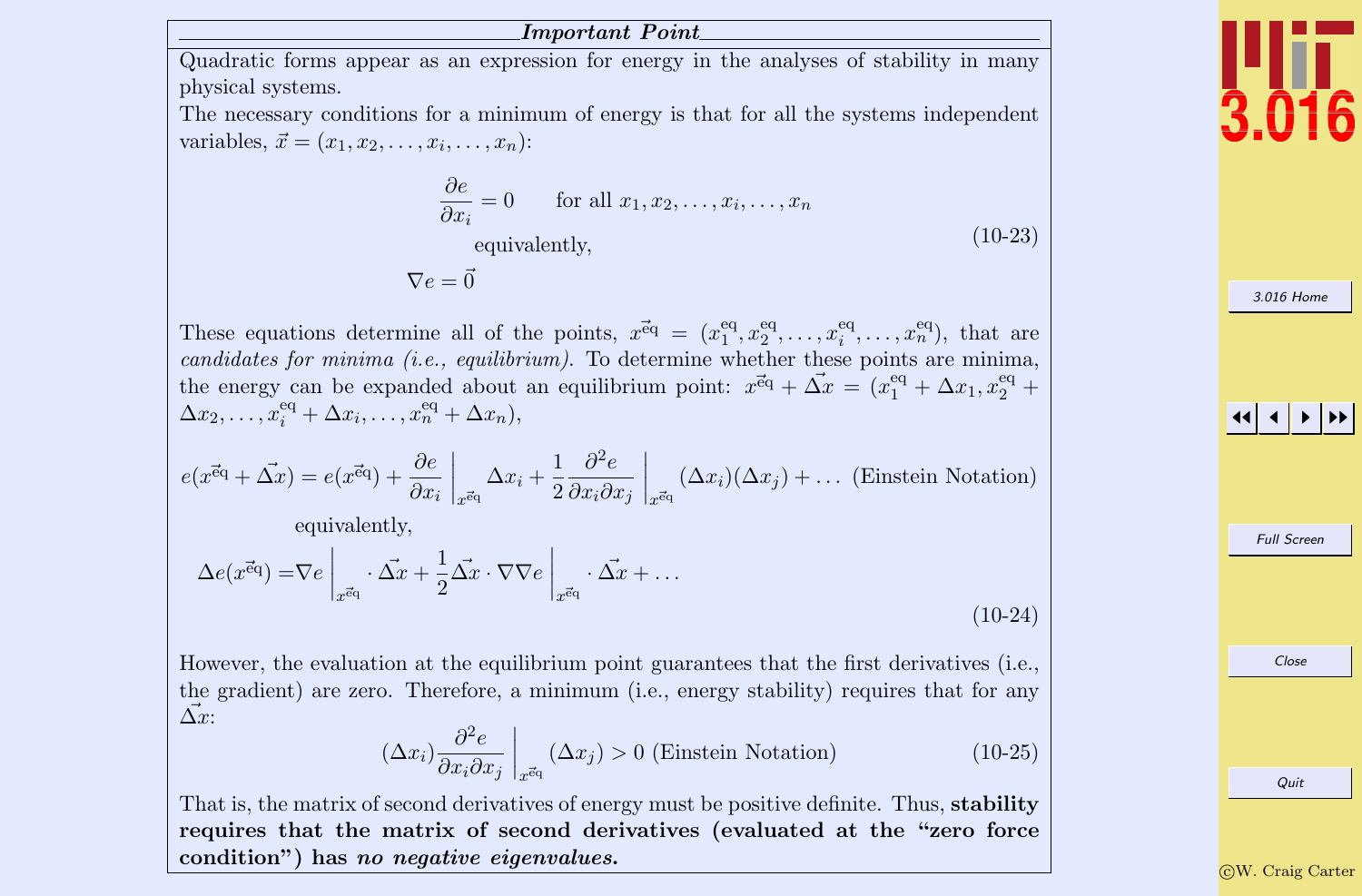<span id="page-14-0"></span>Furthermore, because  $\sigma$  is symmetric:

 $e = \sigma_{11}x_1^2 + 2\sigma_{12}x_1x_2 + 2\sigma_{13}x_1x_3 +$  $\sigma_{22}x_2^2+2\sigma_{23}x_2x_3+$  $\sigma_{33}x_{3}^{2}$ 

It is not unusual for such quadratic forms to represent energy quantities. For the case of paramagnetic and diamagnetic materials with magnetic permeability tensor  $\mu$ , the energy per unit volume due to an applied magnetic field  $\vec{H}$  is:

$$
\frac{E}{V} = \frac{1}{2}\vec{H}^T \underline{\mu}\vec{H}
$$
\n<sup>(10-27)</sup>

for a dielectric (i.e., polarizable) material with electric electric permittivity tensor  $\kappa$  with an applied electric field  $\vec{E}$ :

$$
\frac{E}{V} = \frac{1}{2} \vec{E}^T \underline{\kappa} \vec{E}
$$
\n<sup>(10-28)</sup>

The geometric interpretation of the quadratic forms is obtained by turning the above equations around and asking—what are the general vectors  $\vec{x}$  for which the quadratic form (usually an energy or power density) has a particular value? Picking that particular value as unity, the question becomes what are the directions and magnitudes of  $\vec{x}$  for which

$$
1 = \vec{x}^T \underline{A} \vec{x} \tag{10-29}
$$

This equation expresses a quadratic relationship between one component of  $\vec{x}$  and the others. This is a surface—known as the quadric surface or representation quadric—which is an ellipsoid or hyperboloid sheet on which the quadratic form takes on the particular value 1.

In the principal axes (or, equivalently, the eigenbasis) the quadratic form takes the quadratic form takes the simple form:

$$
e = x_{\rm eb}^2 \frac{A_{\rm eb}}{A_{\rm eb}} x_{\rm eb}^2 = A_{11} x_1^2 + A_{22} x_2^2 + A_{33} x_3^2 \tag{10-30}
$$

and the representation quadric

$$
A_{11}x_1^2 + A_{22}x_2^2 + A_{33}x_3^2 = 1
$$
\n<sup>(10-31)</sup> <sup>°</sup> <sup>(8)</sup> Craig C<sub>0</sub>



[3.016 Home](http://pruffle.mit.edu/3.016-2012/)

$$
\left| \left| \left| \left| \left| \left| \left| \right| \right| \right| \right| \right| \right|
$$

Full Screen

Close

Quit

arter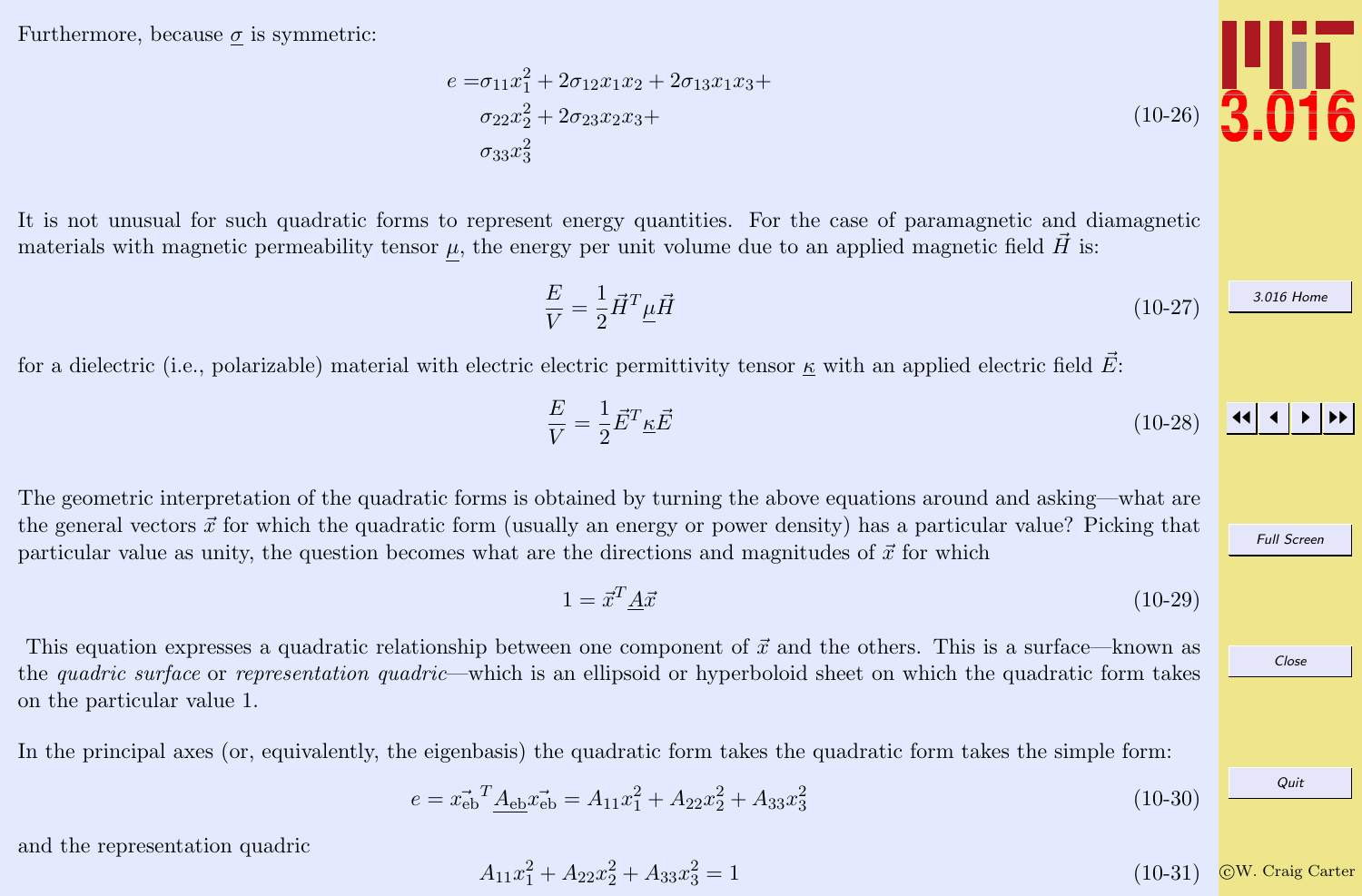

#### Eigenvector Basis

simple, form.

matrix A is positive definite.

Among all similar matrices (defined by the similarity transformation defined by Eq. [10-13\)](#page-3-0), the simplest matrix is the diagonal one. In the coordinate system where the similar matrix is diagonal, its diagonal entries are the eigenvalues. The question remains, "what is the coordinate transformation that takes the matrix into its diagonal form?"

<span id="page-15-0"></span>which is easily characterized by sign and magnitudes of the coefficients. The system fails to form an ellipsoid unless the

The coordinate system is called the eigenbasis or principal axis system, and the transformation that takes it there is particularly simple.

The matrix that transforms from a general (old) coordinate system to a diagonalized matrix (in the new coordinate system) is the matrix of columns of the eigenvectors. The first column corresponds to the first eigenvalue on the diagonal matrix, and the  $n^{th}$  column is the eigenvector corresponding the  $n^{th}$  eigenvalue.

$$
\begin{pmatrix}\n\text{The} \\
\text{Diagonalized} \\
\text{Matrix}\n\end{pmatrix} = \begin{pmatrix}\n\text{Eigenvector} \\
\text{Column} \\
\text{Matrix}\n\end{pmatrix}^{-1} \begin{pmatrix}\n\text{The} \\
\text{General} \\
\text{Matrix}\n\end{pmatrix} \begin{pmatrix}\n\text{Eigenvector} \\
\text{Column} \\
\text{Matrix}\n\end{pmatrix}
$$
\n(10-32)

This method provides a method for finding the simplest quadratic form.



[3.016 Home](http://pruffle.mit.edu/3.016-2012/)

# JJ J I II

Full Screen

Close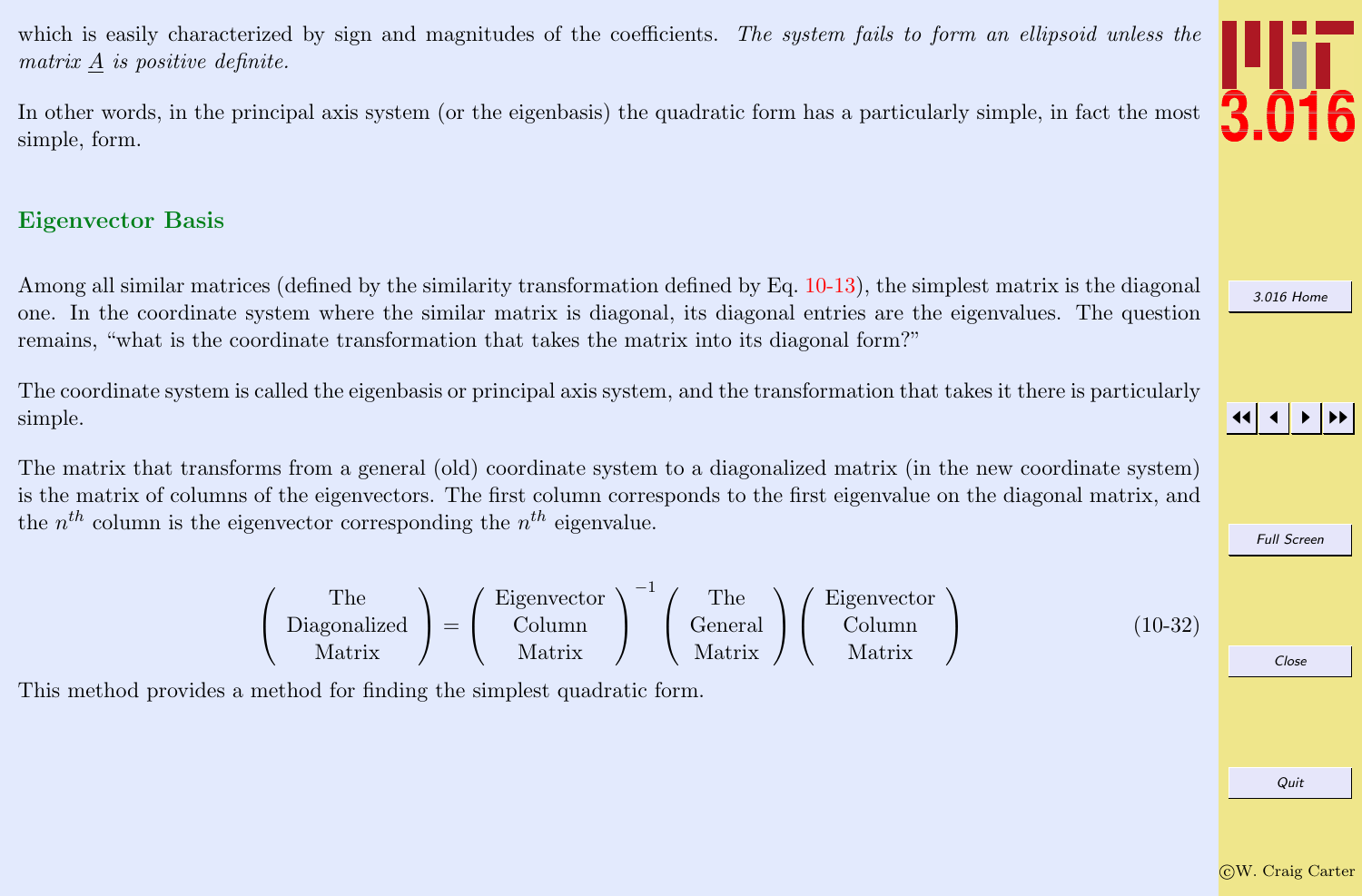# Index

area vector, [127](#page-3-0) basis vectors eigenvalue representations, [139](#page-15-0) Collect , [131](#page-7-0) Dynamic , [135](#page-11-0) dynamic graphics enclosed within Manipulate, [135](#page-11-0) <code>DynamicModule</code>,  $135\,$  $135\,$ eigenbasis, [139](#page-15-0) eigensystems stress and strain, [130](#page-6-0) energy dissipations and quadratic forms, [136](#page-12-0) Example function mohrs, [134](#page-10-0) force relations to stress, [127](#page-3-0) graphical primitives, [134](#page-10-0) hydrostatic stress, [128](#page-4-0) Locator $P$ ane,  $135\,$  $135\,$  $\texttt{Manipulate},\,135$  $\texttt{Manipulate},\,135$ Mathematica function

Collect, [131](#page-7-0)

DynamicModule, [135](#page-11-0)

Dynamic, [135](#page-11-0) LocatorPane, [135](#page-11-0) Manipulate, [135](#page-11-0) Module, [135](#page-11-0) ParametricPlot, [132](#page-8-0) TrigReduce, [131](#page-7-0) matrices similarity transformations, [124](#page-0-0) matrix invariant, [131](#page-7-0) mnomics stress and strain, [129](#page-5-0) Module,  $135\,$  $135\,$ Mohr's circle of stress, [133](#page-9-0) example and derivation, [132](#page-8-0) mohrs , [134](#page-10-0) orientation dependence of properties, [125](#page-1-0) ParametricPlot,  $132\,$  $132\,$ quadratic forms, [136](#page-12-0) quadric surface representation of rank-2 tensor properties, [138](#page-14-0) rotation of coordinate systems, [125](#page-1-0) similarity transformation example with stress tensor, [131](#page-7-0) similarity transformations, [124](#page-0-0) strain



| 3.016 Home         |  |  |  |  |  |  |
|--------------------|--|--|--|--|--|--|
|                    |  |  |  |  |  |  |
|                    |  |  |  |  |  |  |
|                    |  |  |  |  |  |  |
|                    |  |  |  |  |  |  |
|                    |  |  |  |  |  |  |
|                    |  |  |  |  |  |  |
| <b>Full Screen</b> |  |  |  |  |  |  |
|                    |  |  |  |  |  |  |
|                    |  |  |  |  |  |  |
|                    |  |  |  |  |  |  |
| Close              |  |  |  |  |  |  |
|                    |  |  |  |  |  |  |
|                    |  |  |  |  |  |  |
|                    |  |  |  |  |  |  |
| Quit               |  |  |  |  |  |  |
|                    |  |  |  |  |  |  |
|                    |  |  |  |  |  |  |